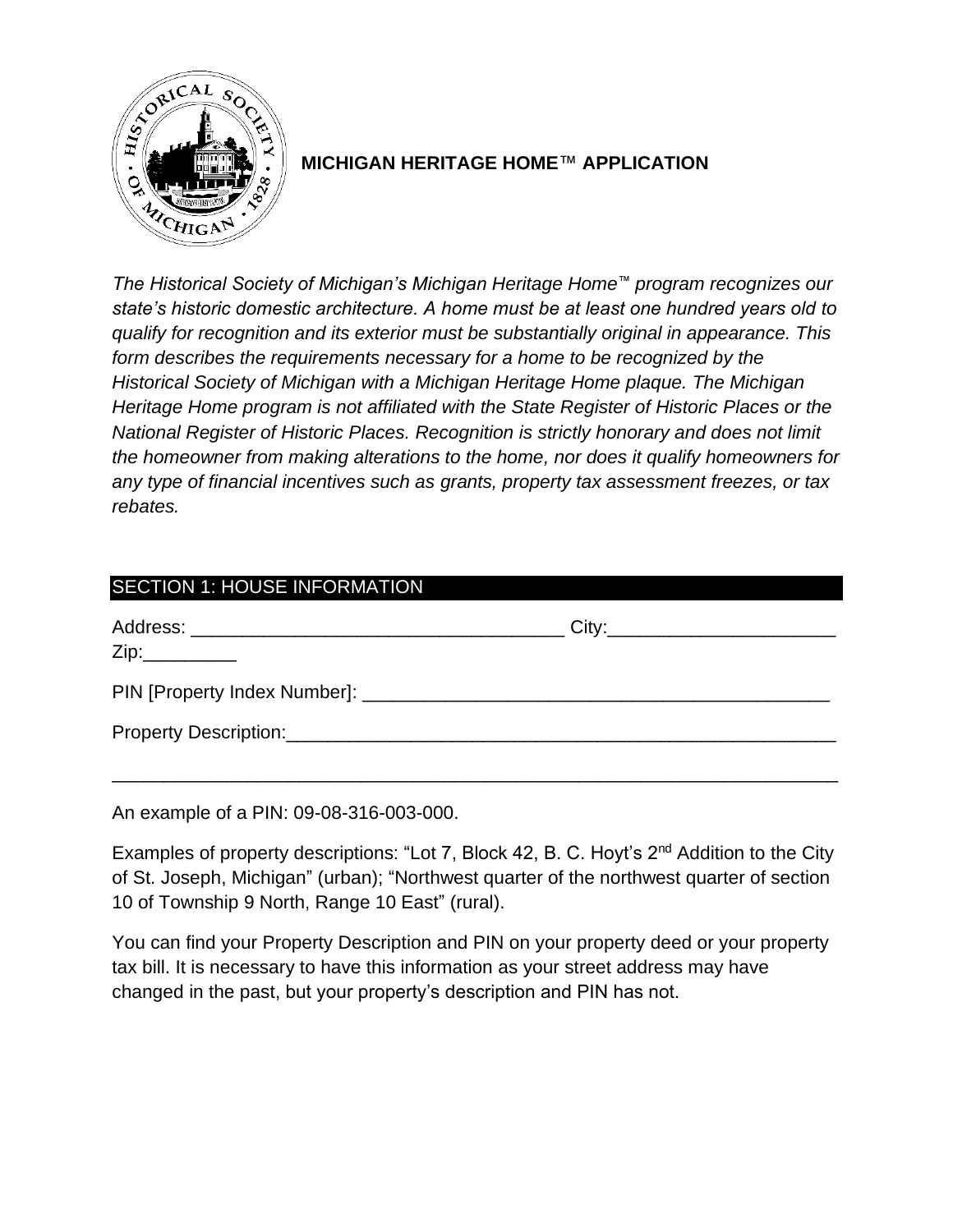# SECTION 2: APPLICANT INFORMATION

| Date: __________________                             |  |
|------------------------------------------------------|--|
| Name(s) of Researcher (if different than applicant): |  |
|                                                      |  |

### SECTION 3: PHOTOGRAPH

Please attach current photographs of your home taken from all four sides, if possible. If you have any historic photographs of your home, please attach a copy (not the original) of those as well. Photos sent will not be returned.

#### SECTION 4: HOUSE HISTORY

Year Built: \_\_\_\_\_\_. This is determined as a part of your detailed research into the history of your home. If, following extensive research it is not possible to ascertain the exact year of construction, the Historical Society of Michigan will consider recognizing a "circa" date of a limited time span, e.g. research shows that your house was built between 1908 and 1912, the home would be marked as "c. 1910." A circa date will only be considered after all reasonable avenues for determining the exact year of construction have been exhausted to HSM's satisfaction.

\_\_\_\_\_\_\_\_\_\_\_\_\_\_\_\_\_\_\_\_\_\_\_\_\_\_\_\_\_\_\_\_\_\_\_\_\_\_\_\_\_\_\_\_\_\_\_\_\_\_\_\_\_\_\_\_\_\_\_\_\_\_\_\_\_\_\_\_\_\_

Original Owner(s): **Example 20** and  $\alpha$  and  $\alpha$  and  $\alpha$  and  $\alpha$  and  $\alpha$  and  $\alpha$  and  $\alpha$  and  $\alpha$  and  $\alpha$  and  $\alpha$  and  $\alpha$  and  $\alpha$  and  $\alpha$  and  $\alpha$  and  $\alpha$  and  $\alpha$  and  $\alpha$  and  $\alpha$  and  $\alpha$  and  $\alpha$  and  $\alpha$  a

Name for House\*:

\*The surname of the first owner(s). Example: "The Smith House"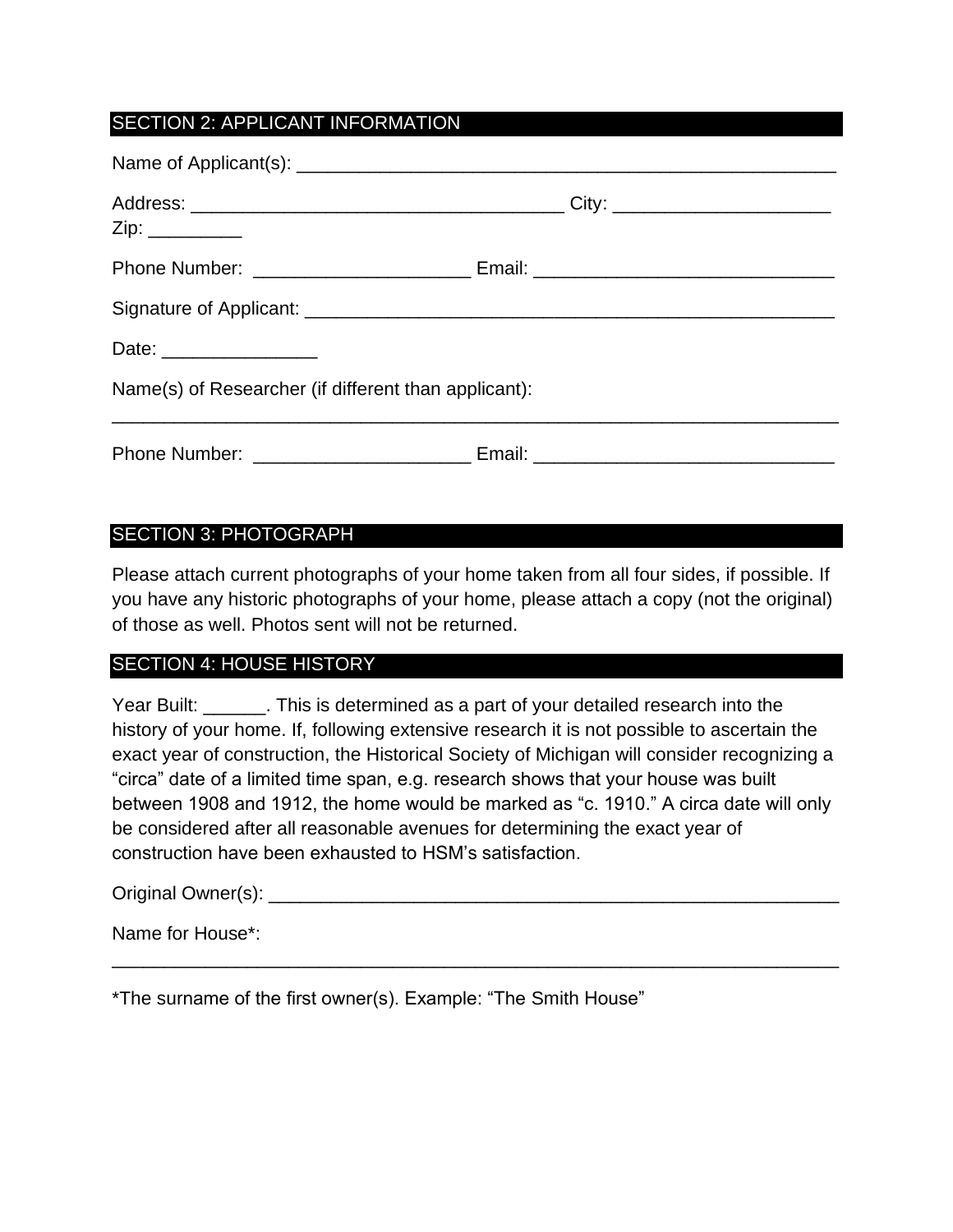| SECTION 5: DESCRIPTION OF HOUSE                                                                                                                                                                                                                                                                                                                       |
|-------------------------------------------------------------------------------------------------------------------------------------------------------------------------------------------------------------------------------------------------------------------------------------------------------------------------------------------------------|
| Foundation:<br>$\_$ Limestone $\boxed{\phantom{a}}$ Field Stone $\boxed{\phantom{a}}$ Cut Stone $\boxed{\phantom{a}}$ Brick $\boxed{\phantom{a}}$ Concrete $\boxed{\phantom{a}}$<br>Concrete                                                                                                                                                          |
| <b>Block</b>                                                                                                                                                                                                                                                                                                                                          |
| <b>Exterior Walls:</b><br>Concrete block                                                                                                                                                                                                                                                                                                              |
| Roof:<br>$\Box$ Asphalt shingle $\Box$ Wood shingle $\Box$ Metal $\Box$ Slate $\Box$ Tile $\Box$ Rubber<br>membrane<br>Other: William Communication of the Communication of the Communication of the Communication of the Communication of the Communication of the Communication of the Communication of the Communication of the Communication of t |
| <b>SECTION 6: ALTERATIONS</b>                                                                                                                                                                                                                                                                                                                         |
| Has your house been significantly altered beyond its original character?<br>l No<br>Yes <sup>1</sup>                                                                                                                                                                                                                                                  |
| Please list significant alterations to the exterior of your house:                                                                                                                                                                                                                                                                                    |
|                                                                                                                                                                                                                                                                                                                                                       |
| Has your house been moved to its current location?<br>Yes<br><b>No</b>                                                                                                                                                                                                                                                                                |
| If yes, please describe its original location:                                                                                                                                                                                                                                                                                                        |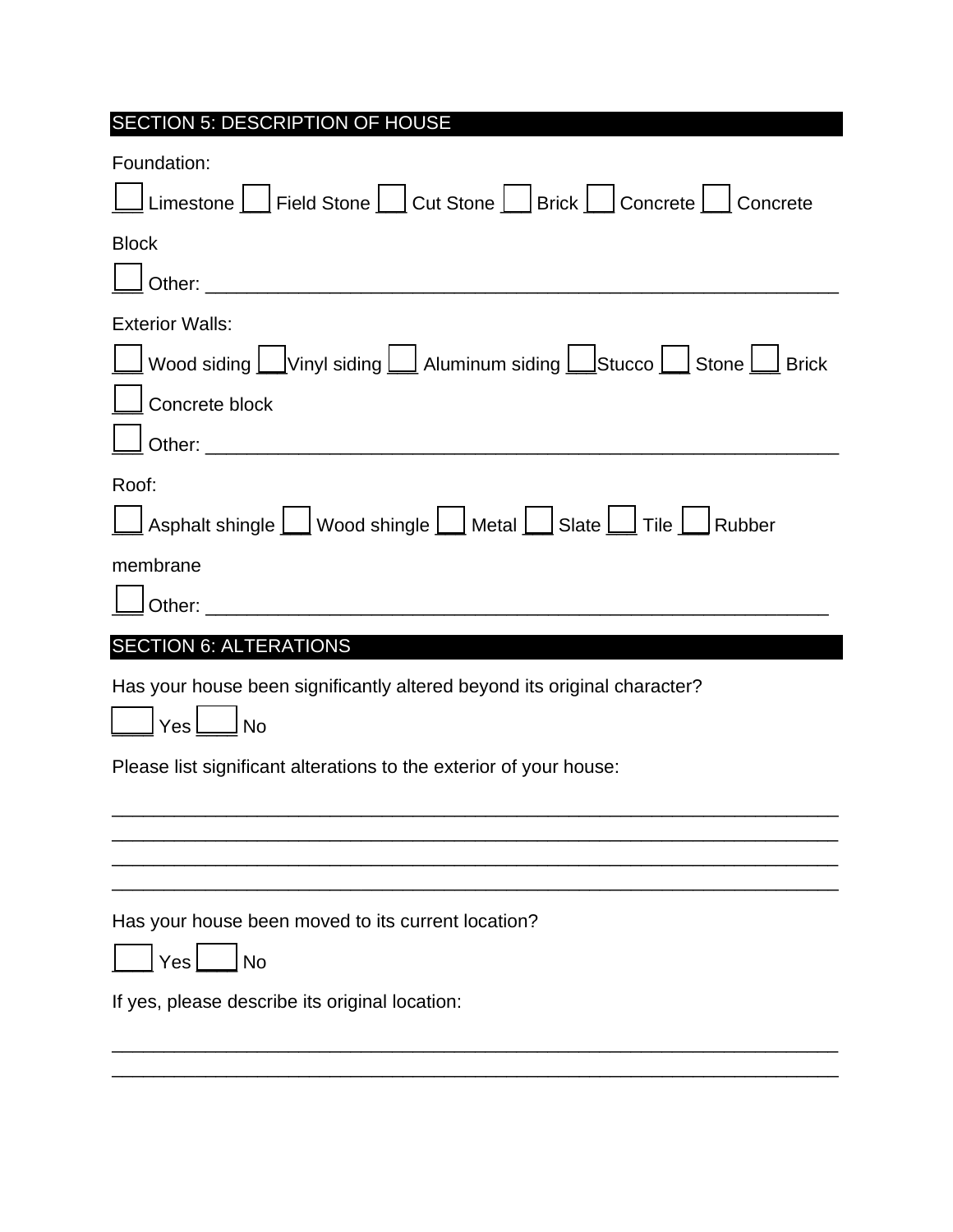# SECTION 7: ARCHITECTURAL CLASSIFICATION

| Architectural Style(s):                                                        |
|--------------------------------------------------------------------------------|
|                                                                                |
| Octagon   Second Empire   Queen Anne   Stick   Shingle                         |
|                                                                                |
|                                                                                |
| Italian Revival   International Style                                          |
|                                                                                |
| Vernacular Building Form/Type(s):                                              |
| <u>l</u> Gable-Front and Gabled Ell LJFolk Victorian LII Foursquare LIBungalow |
| <u>J</u> Other. Explain (if necessary): _____________________________          |
| Typical architectural features:                                                |
|                                                                                |
|                                                                                |

Any unusual or notable architectural features your home possesses:

## SECTION 8: SPECIAL SIGNIFICANCE

An association with a notable person or event is not necessary for a Michigan Heritage Home certification, but if you believe your home was owned or occupied by a person (or people) of historical significance, use the space below to explain. Please attach research sources as well.

\_\_\_\_\_\_\_\_\_\_\_\_\_\_\_\_\_\_\_\_\_\_\_\_\_\_\_\_\_\_\_\_\_\_\_\_\_\_\_\_\_\_\_\_\_\_\_\_\_\_\_\_\_\_\_\_\_\_\_\_\_\_\_\_\_\_\_\_\_\_ \_\_\_\_\_\_\_\_\_\_\_\_\_\_\_\_\_\_\_\_\_\_\_\_\_\_\_\_\_\_\_\_\_\_\_\_\_\_\_\_\_\_\_\_\_\_\_\_\_\_\_\_\_\_\_\_\_\_\_\_\_\_\_\_\_\_\_\_\_\_

| Person's(s') Name(s): |  |
|-----------------------|--|
|-----------------------|--|

\_\_\_\_\_\_\_\_\_\_\_\_\_\_\_\_\_\_\_\_\_\_\_\_\_\_\_\_\_\_\_\_\_\_\_\_\_\_\_\_\_\_\_\_\_\_\_\_\_\_\_\_\_\_\_\_\_\_\_\_\_\_\_\_\_\_\_\_\_\_

Years the person(s) resided in the house: \_\_\_\_\_\_\_\_\_\_\_\_\_\_\_\_\_\_\_\_\_\_\_\_\_\_\_\_\_\_\_\_\_\_\_\_

Person's(s') Significance: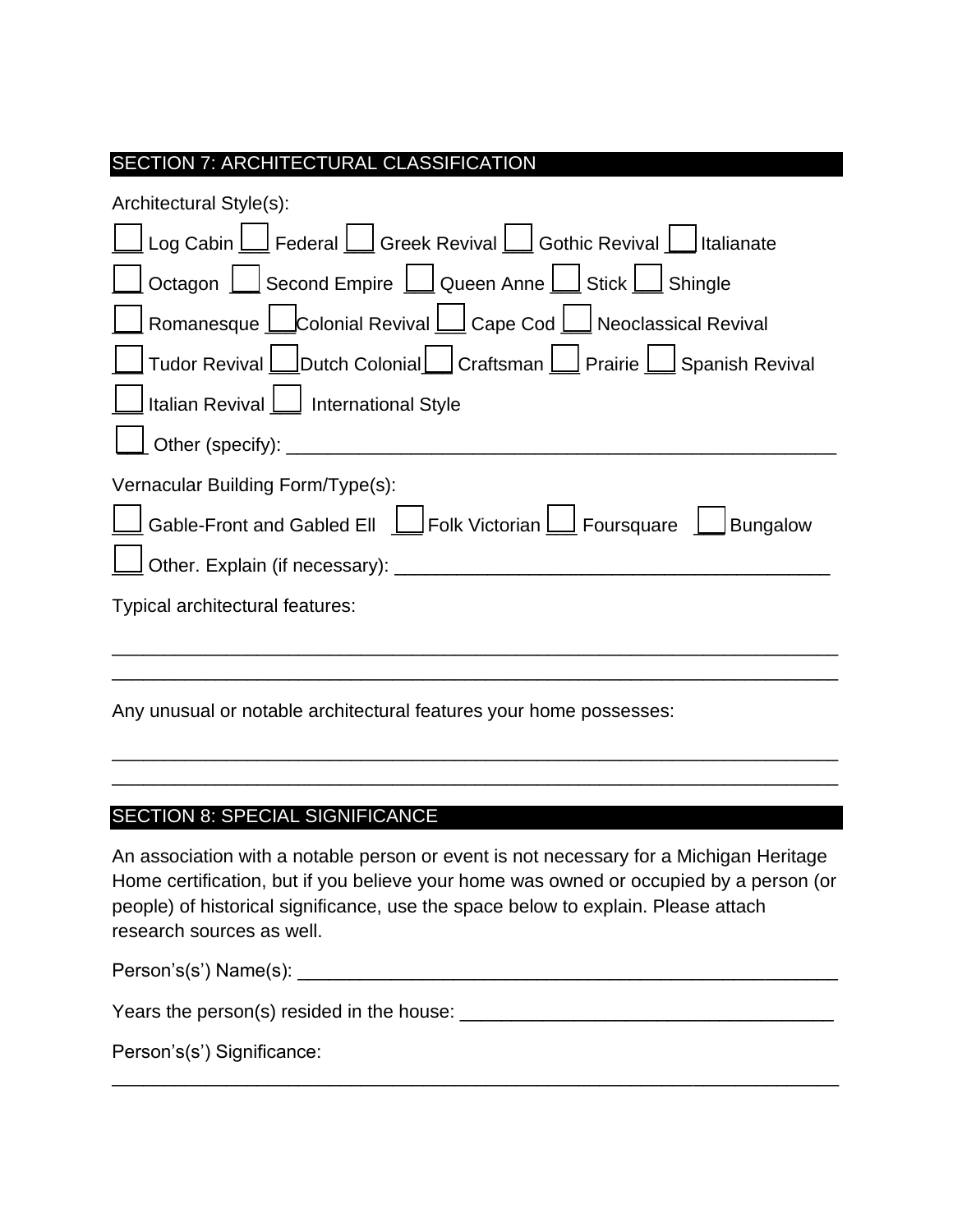### SECTION 9: HISTORIC SIGNIFCANCE

If you believe your home has significant historical or cultural value, please explain in the space below. Please attach research sources as well.

\_\_\_\_\_\_\_\_\_\_\_\_\_\_\_\_\_\_\_\_\_\_\_\_\_\_\_\_\_\_\_\_\_\_\_\_\_\_\_\_\_\_\_\_\_\_\_\_\_\_\_\_\_\_\_\_\_\_\_\_\_\_\_\_\_\_\_\_\_\_ \_\_\_\_\_\_\_\_\_\_\_\_\_\_\_\_\_\_\_\_\_\_\_\_\_\_\_\_\_\_\_\_\_\_\_\_\_\_\_\_\_\_\_\_\_\_\_\_\_\_\_\_\_\_\_\_\_\_\_\_\_\_\_\_\_\_\_\_\_\_

### SECTION 10: SIGNIFICANT BUILDER

If you believe your home was designed or constructed by a notable builder, please explain below. Please attach research sources as well.

Builder's Name: **Example 19** and 20 and 20 and 20 and 20 and 20 and 20 and 20 and 20 and 20 and 20 and 20 and 20 and 20 and 20 and 20 and 20 and 20 and 20 and 20 and 20 and 20 and 20 and 20 and 20 and 20 and 20 and 20 and

Builder's Significance:

### SECTION 11: SIGNIGICANT ARCHITECT

If you believe your home was designed or constructed by a notable architect, please explain below. Please attach research sources as well.

\_\_\_\_\_\_\_\_\_\_\_\_\_\_\_\_\_\_\_\_\_\_\_\_\_\_\_\_\_\_\_\_\_\_\_\_\_\_\_\_\_\_\_\_\_\_\_\_\_\_\_\_\_\_\_\_\_\_\_\_\_\_\_\_\_\_\_\_\_\_

Architect's Name: **And Architect's** Name:

Architect's Significance:

I have enclosed copies of primary source documentation verifying the construction date of the house and name(s) of the original owners (city directories, newspaper articles, property tax rolls, census records, etc. that are contemporary to the date of construction).

\_\_\_\_\_\_\_\_\_\_\_\_\_\_\_\_\_\_\_\_\_\_\_\_\_\_\_\_\_\_\_\_\_\_\_\_\_\_\_\_\_\_\_\_\_\_\_\_\_\_\_\_\_\_\_\_\_\_\_\_\_\_\_\_\_\_\_\_\_\_\_\_\_\_\_\_ \_\_\_\_\_\_\_\_\_\_\_\_\_\_\_\_\_\_\_\_\_\_\_\_\_\_\_\_\_\_\_\_\_\_\_\_\_\_\_\_\_\_\_\_\_\_\_\_\_\_\_\_\_\_\_\_\_\_\_\_\_\_\_\_\_\_\_\_\_\_\_\_\_\_\_\_

#### SECTION 12: PERMISSION TO LIST ADDRESS

PLEASE NOTE: By applying for Michigan Heritage Home designation, you agree to have your name and city included in Historical Society of Michigan lists, publications, website, and other communications. Your address will not be published unless you provide permission below:

| I agree to allow the Historical Society of Michigan to include my address in publications, |                  |      |  |
|--------------------------------------------------------------------------------------------|------------------|------|--|
| websites, or other communications:                                                         | Yes <sub>l</sub> | INo. |  |

### SECTION 13: SIGNATURE

Signature: \_\_\_\_\_\_\_\_\_\_\_\_\_\_\_\_\_\_\_\_\_\_\_\_\_\_\_\_\_\_\_\_\_\_ Date: \_\_\_\_\_\_\_\_\_\_\_\_\_\_\_\_\_\_\_\_\_\_